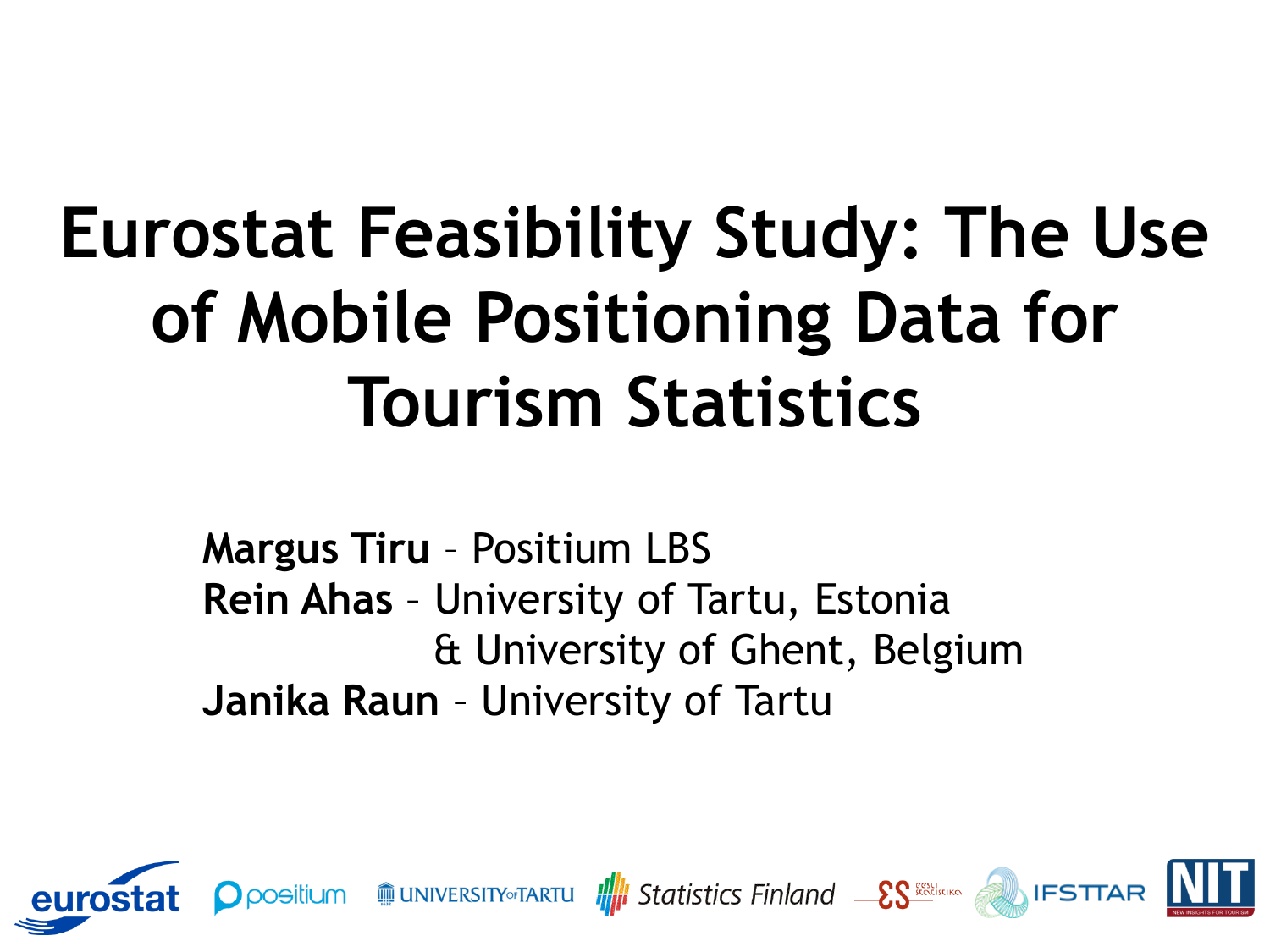# Tourism Statistics

*Number of visitors, countries*

*Number of nights spent* 

*Number of days present* 

*Duration of trips* 



*Purpos of trip*

*Expenditures*

*…*

Regulation concerning European statistics on tourism (Reg. 692/2011/EU)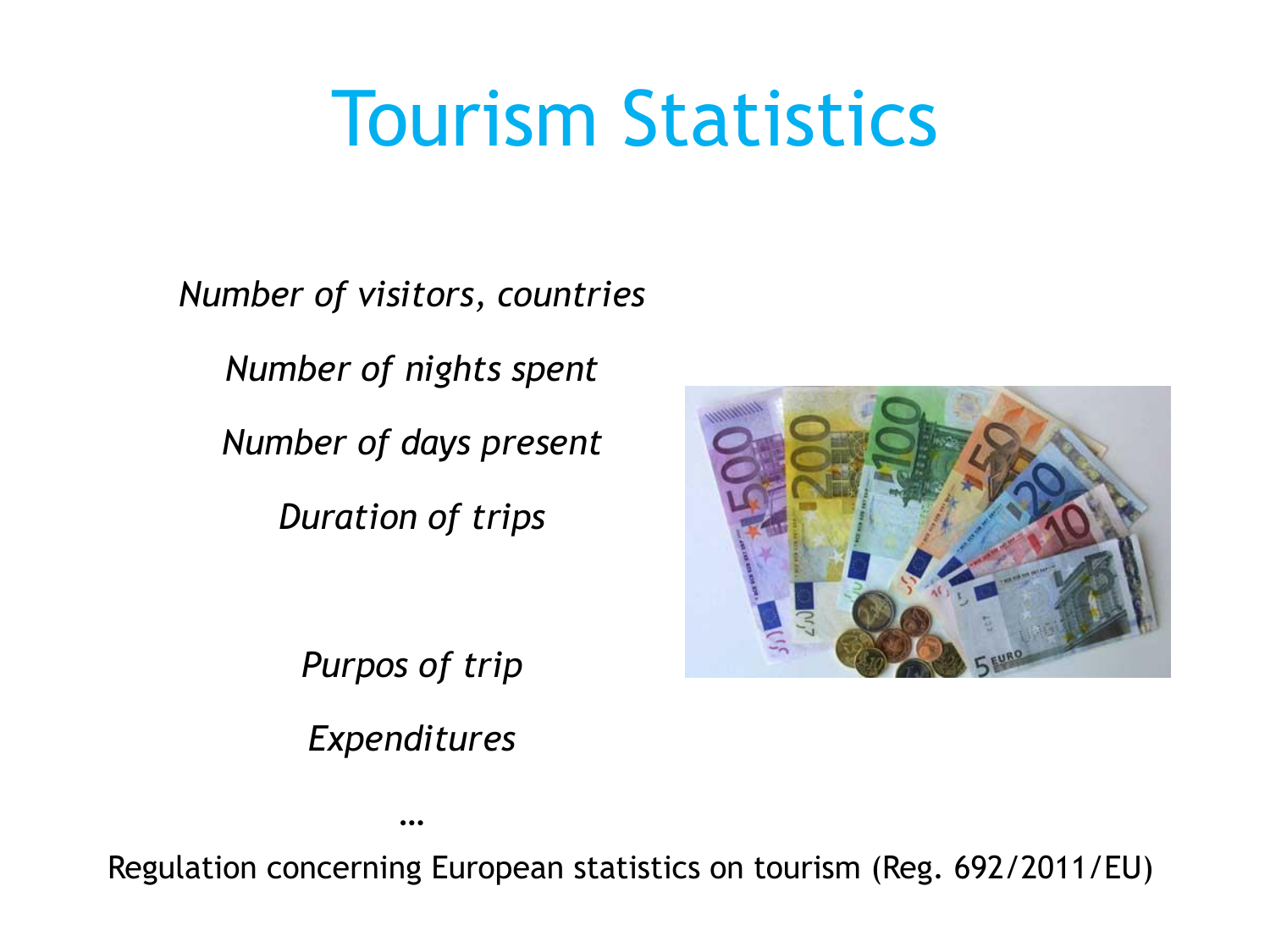

### Eurostat:

It is very complicated to collect tourism statistics in

- Globalising and mobile world
- Europe with open borders

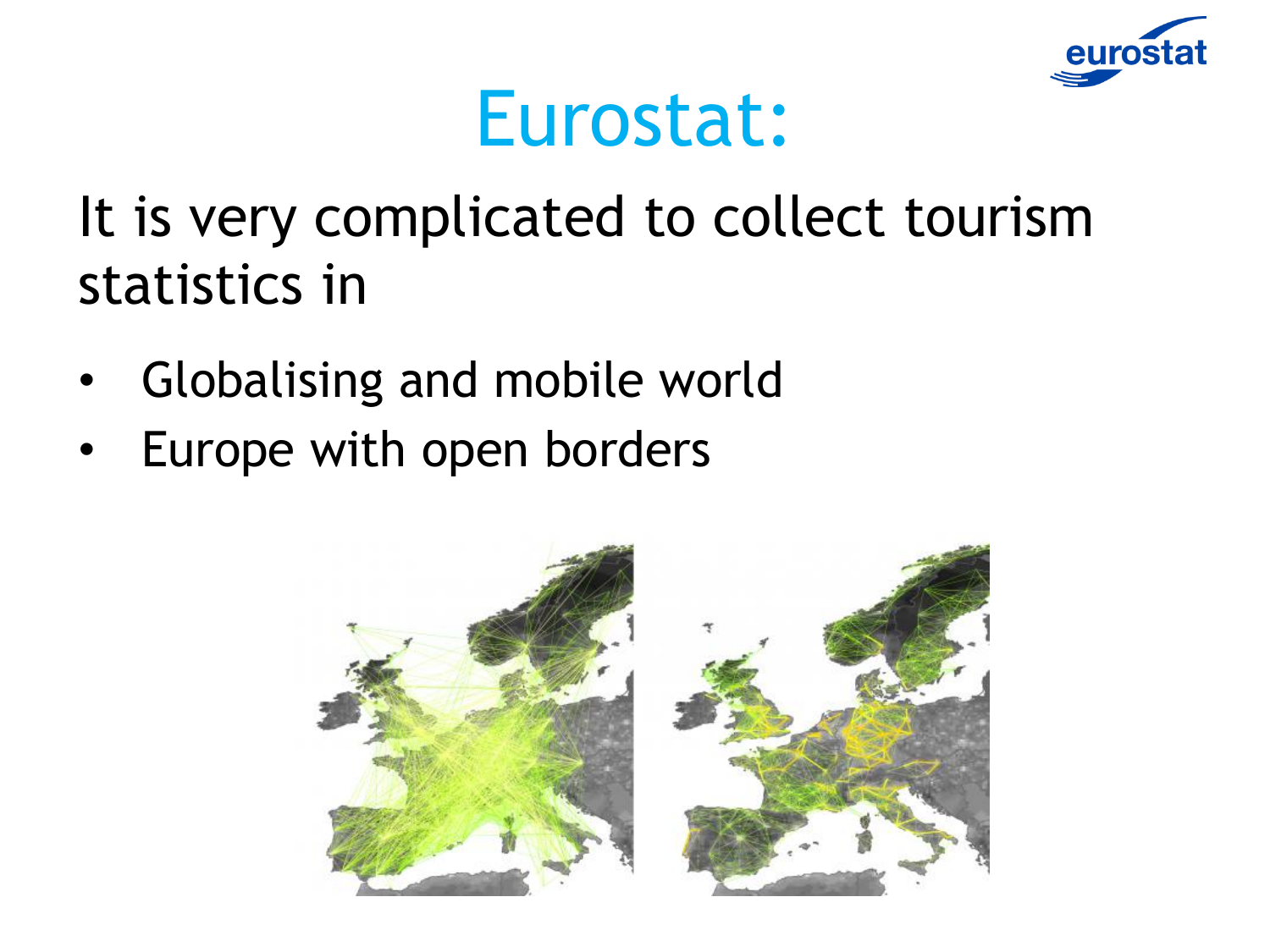Mobile Network is good source for measuring visitor flows between countries



Roughly, the same forms of mobile positioning data exist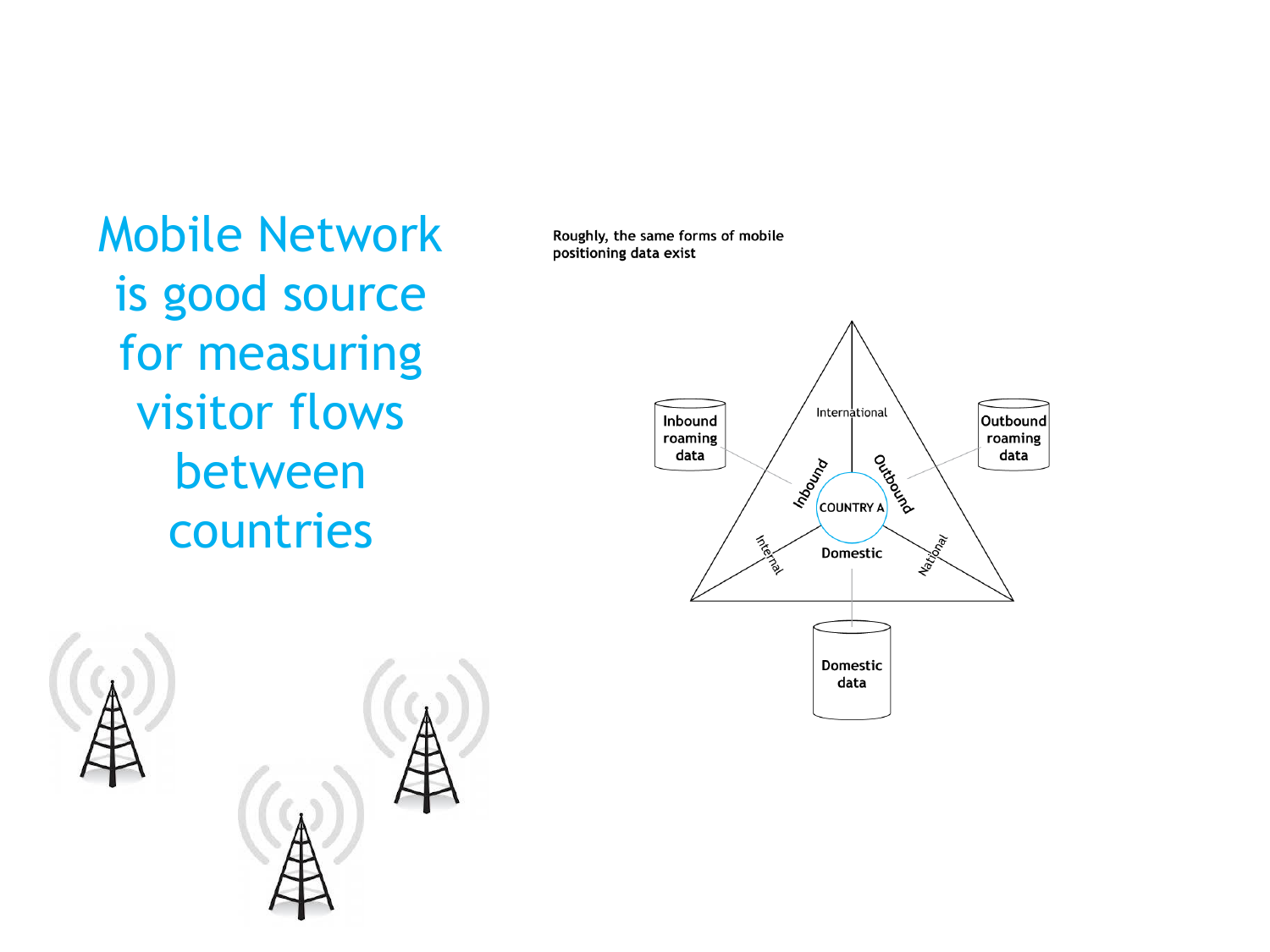Country A's outbound tourism...

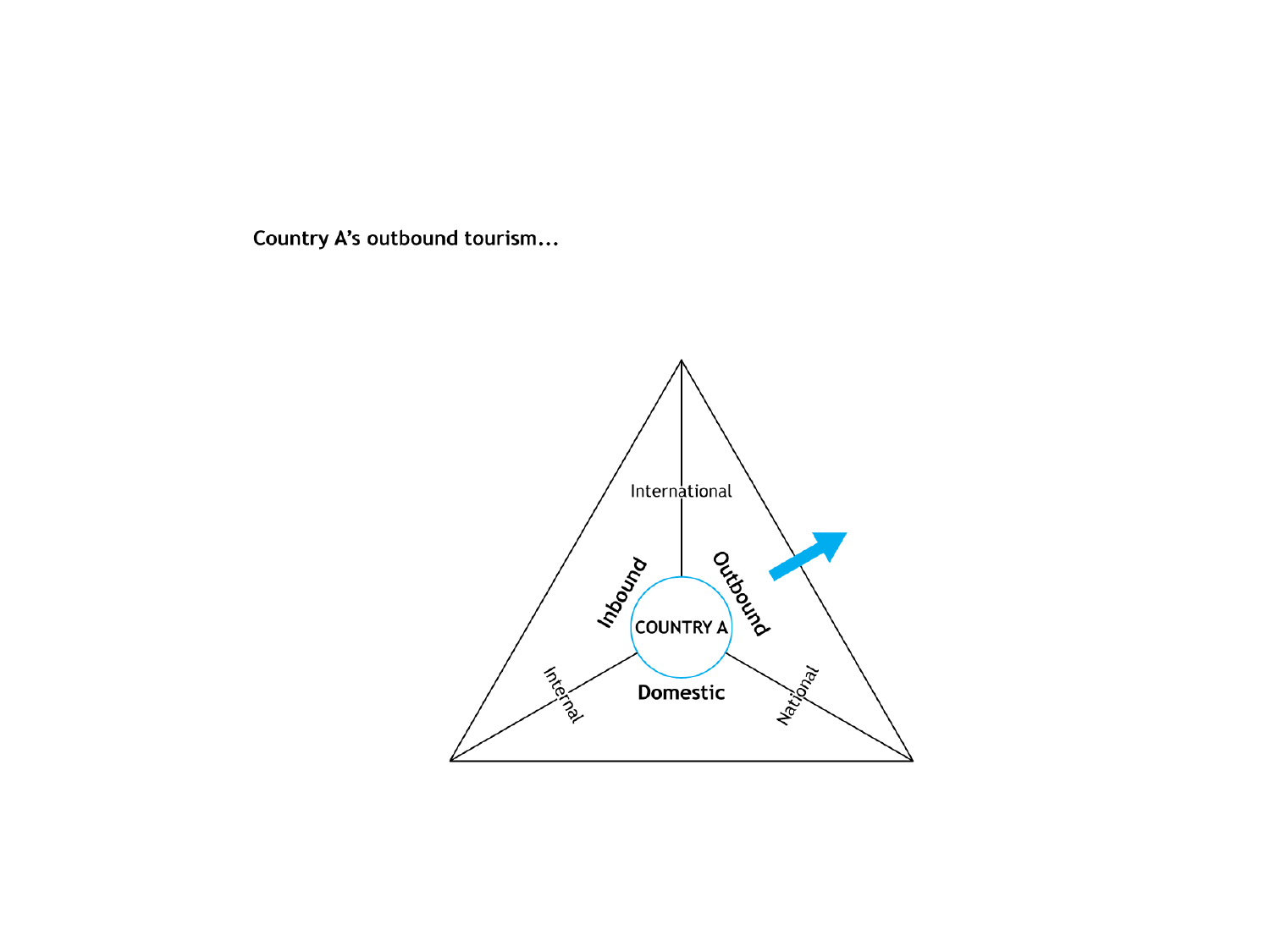... is country B's inbound tourism

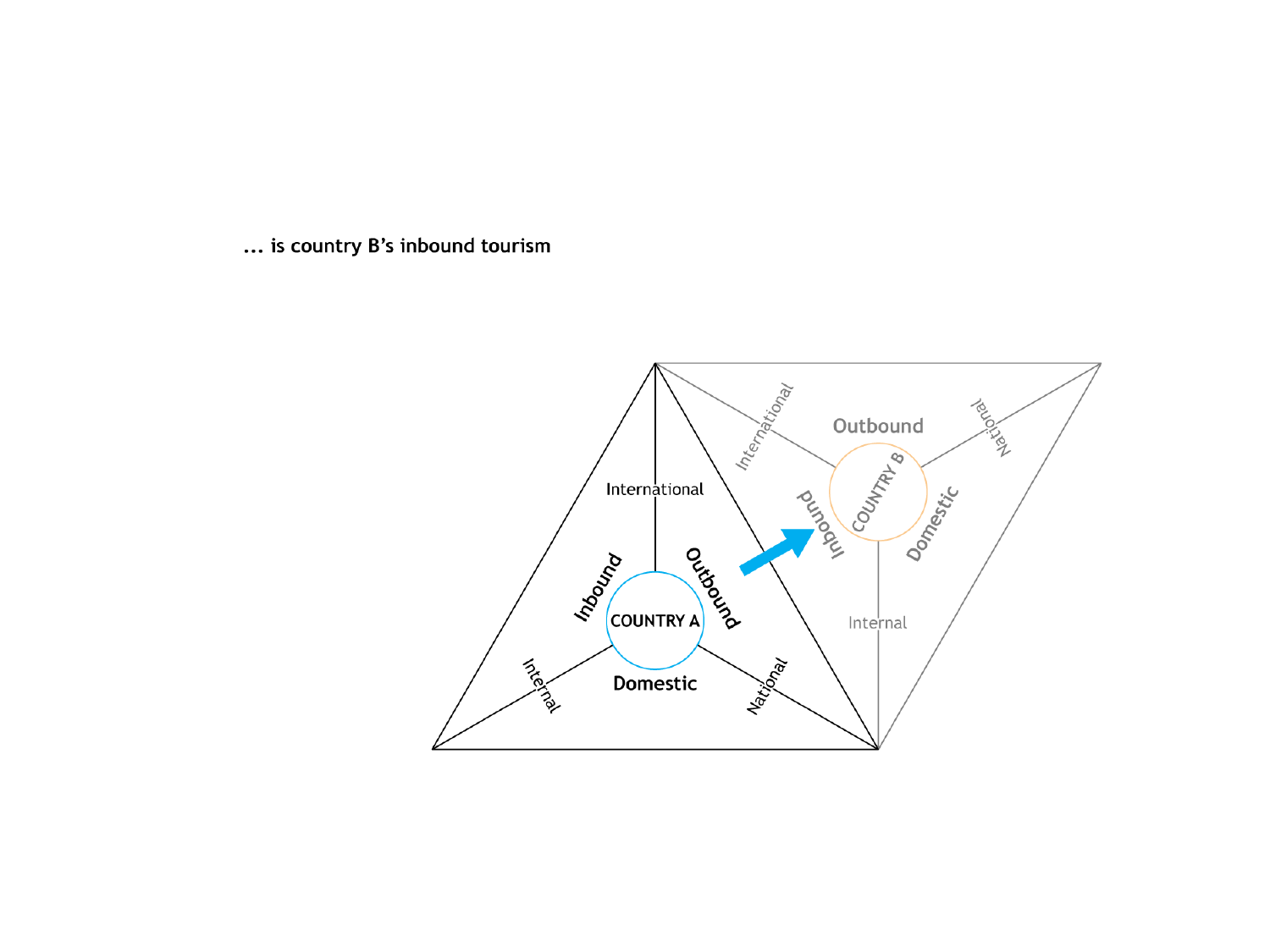# Objectives:



### To explore the possibilities and limits of using mobile positioning data in the production of tourism statistics:

Access to data

Legislation

Methodology

Eurostat contract no. 30501.2012.001-2012.452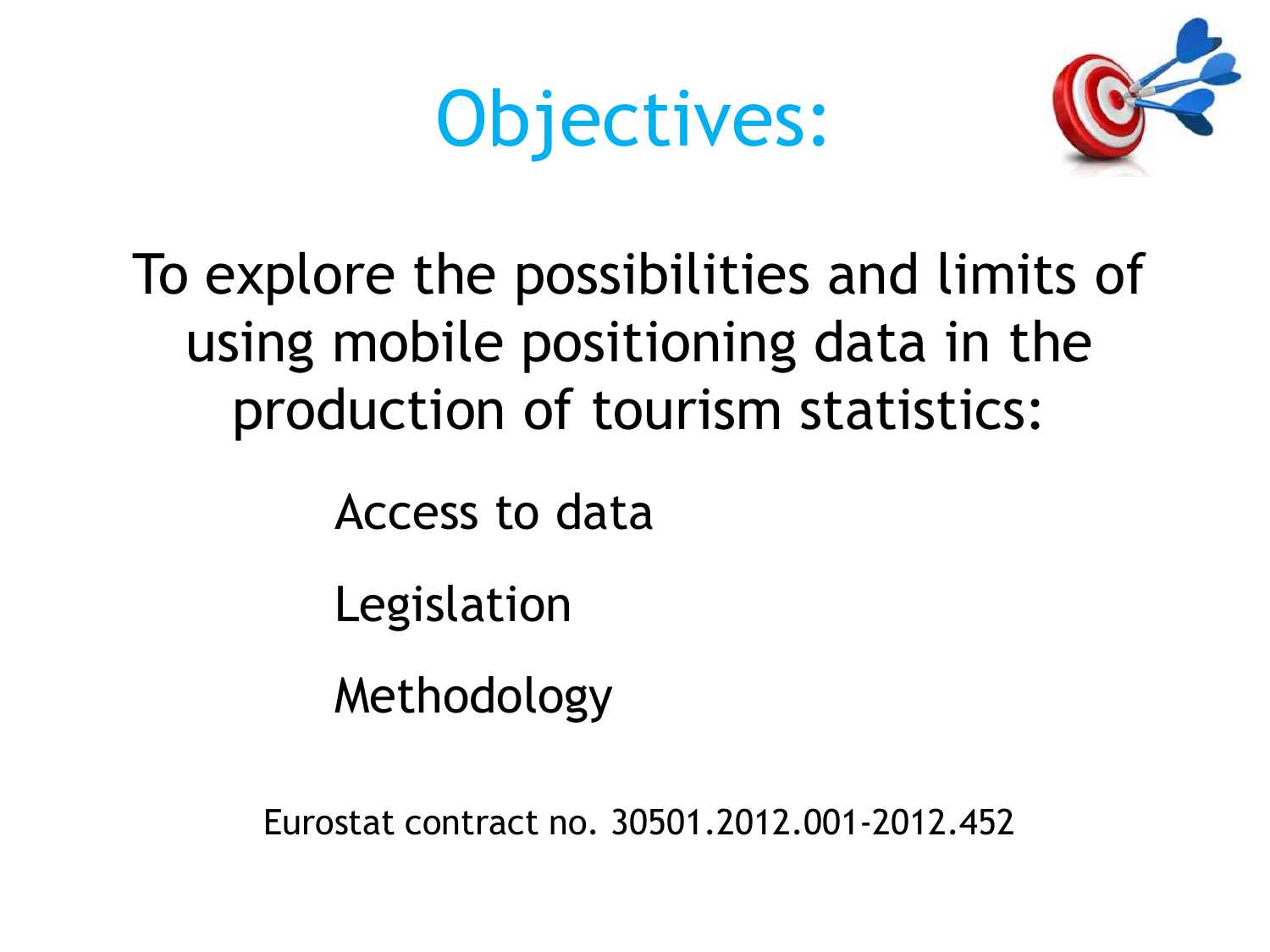# Mobile phone data for official statistics

2008 - Estonia - Central Bank "Balance of payment calculation" Positium LBS

2010 - the Netherlands - "Time patterns, geospatial clustering" Statistics **Netherlands** 

2012 - Czech Republic – Czech Tourism

2014 - Ireland - "Mobile data for tourism Statistics" The Central Statistics Office Ireland (CSO)

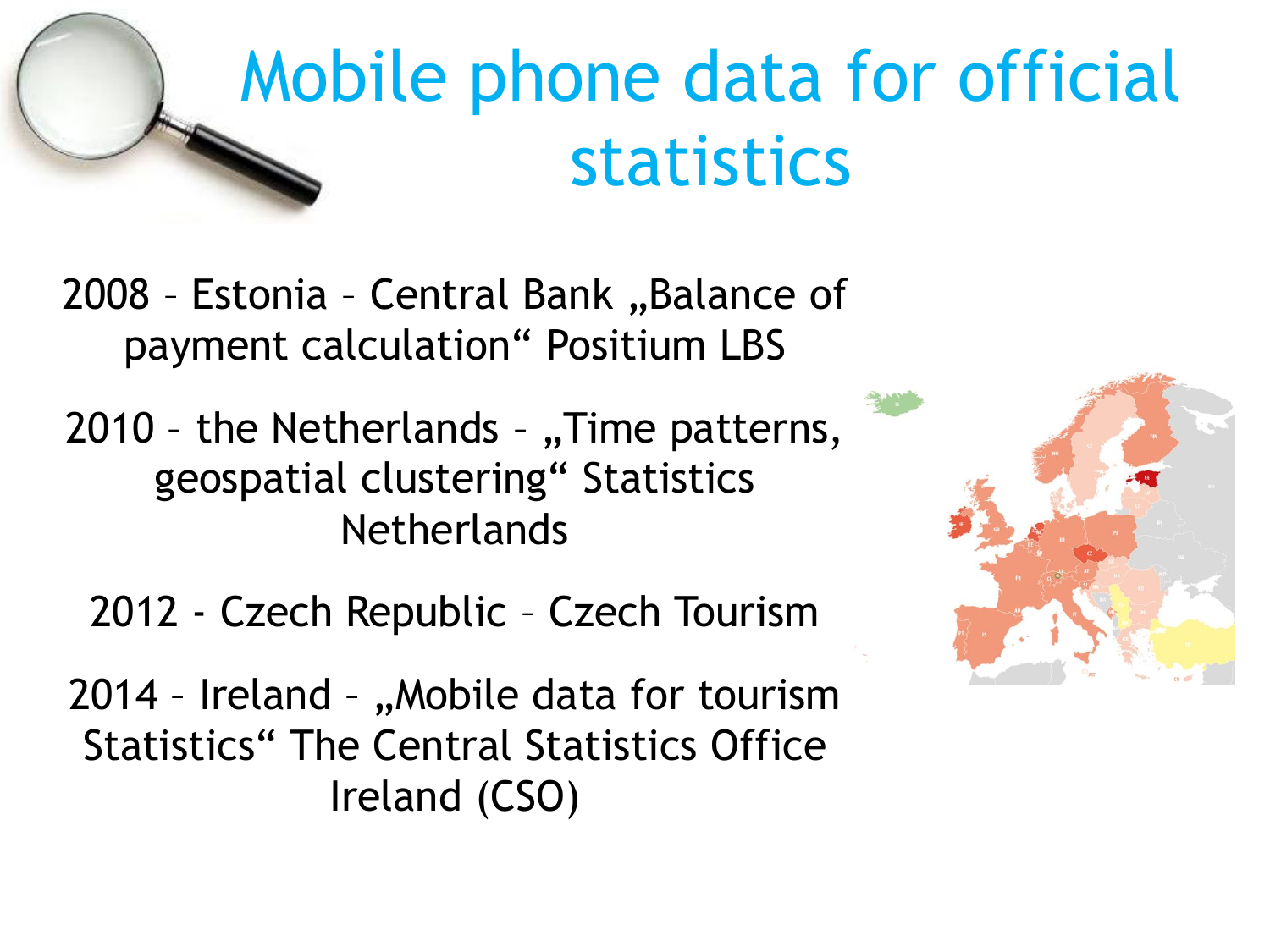

#### Most initiatives by public authorities

Some "data business" initiatives, but business models are complicated

MNOs looking for new revenues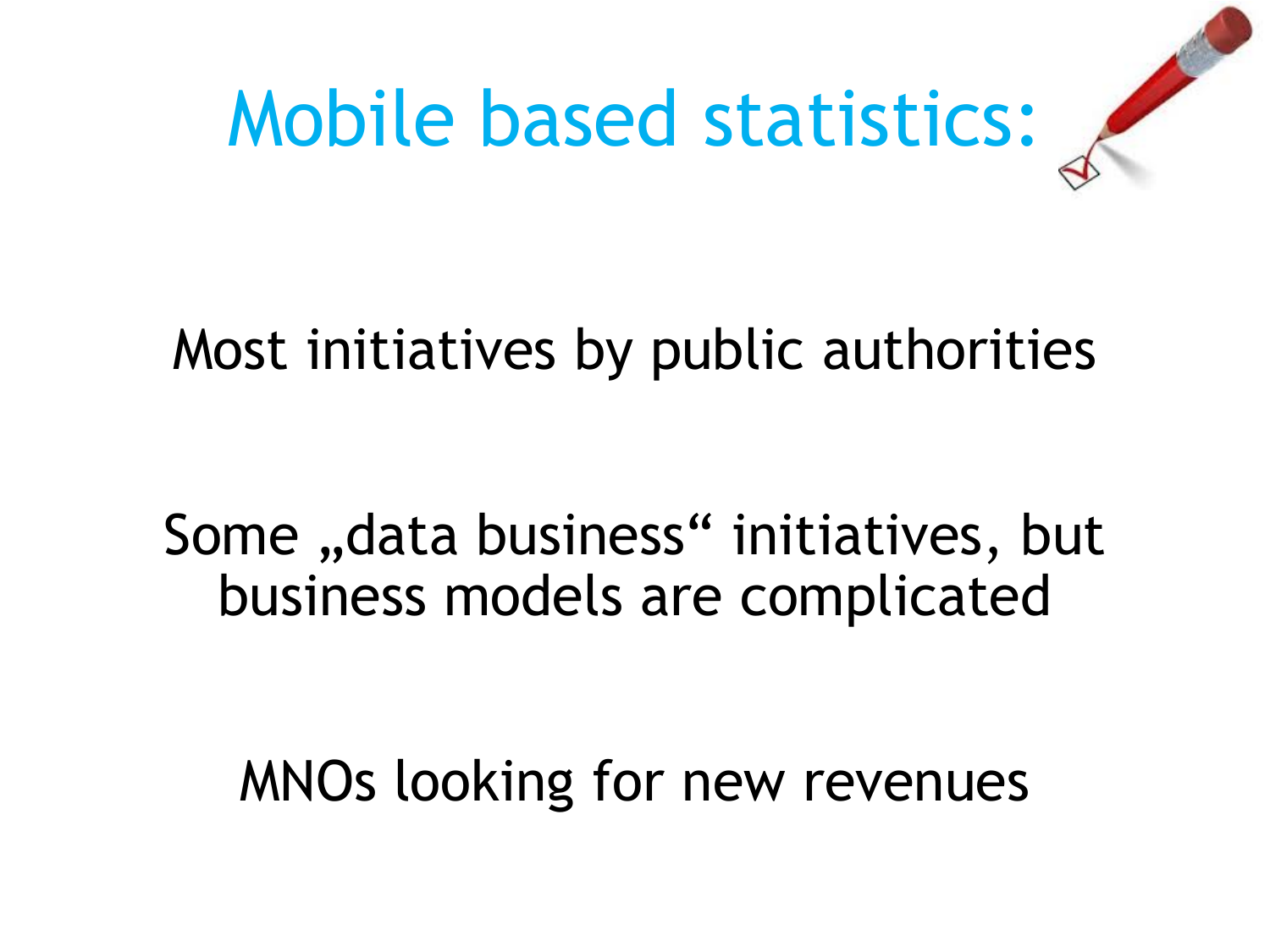

# Feasibility of Access to data

- Questionnaire survey with European Statistical Offices and Mobile Network **Operators** 
	- 64% of respondents interested
		- 17% approached mob. dat.
			- 9% not interested
- Interviews with major stakeholders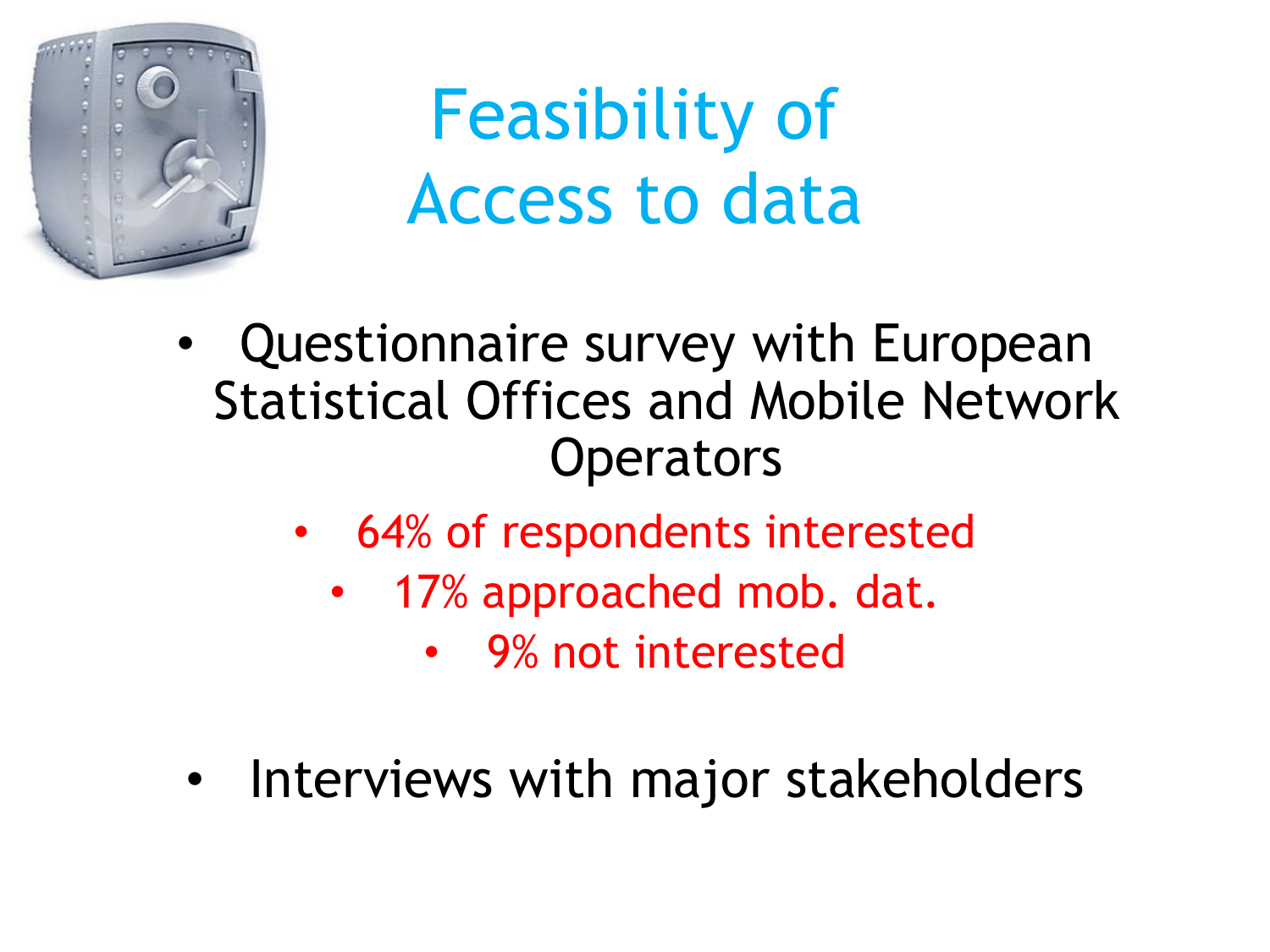# Main Obstacles to Access

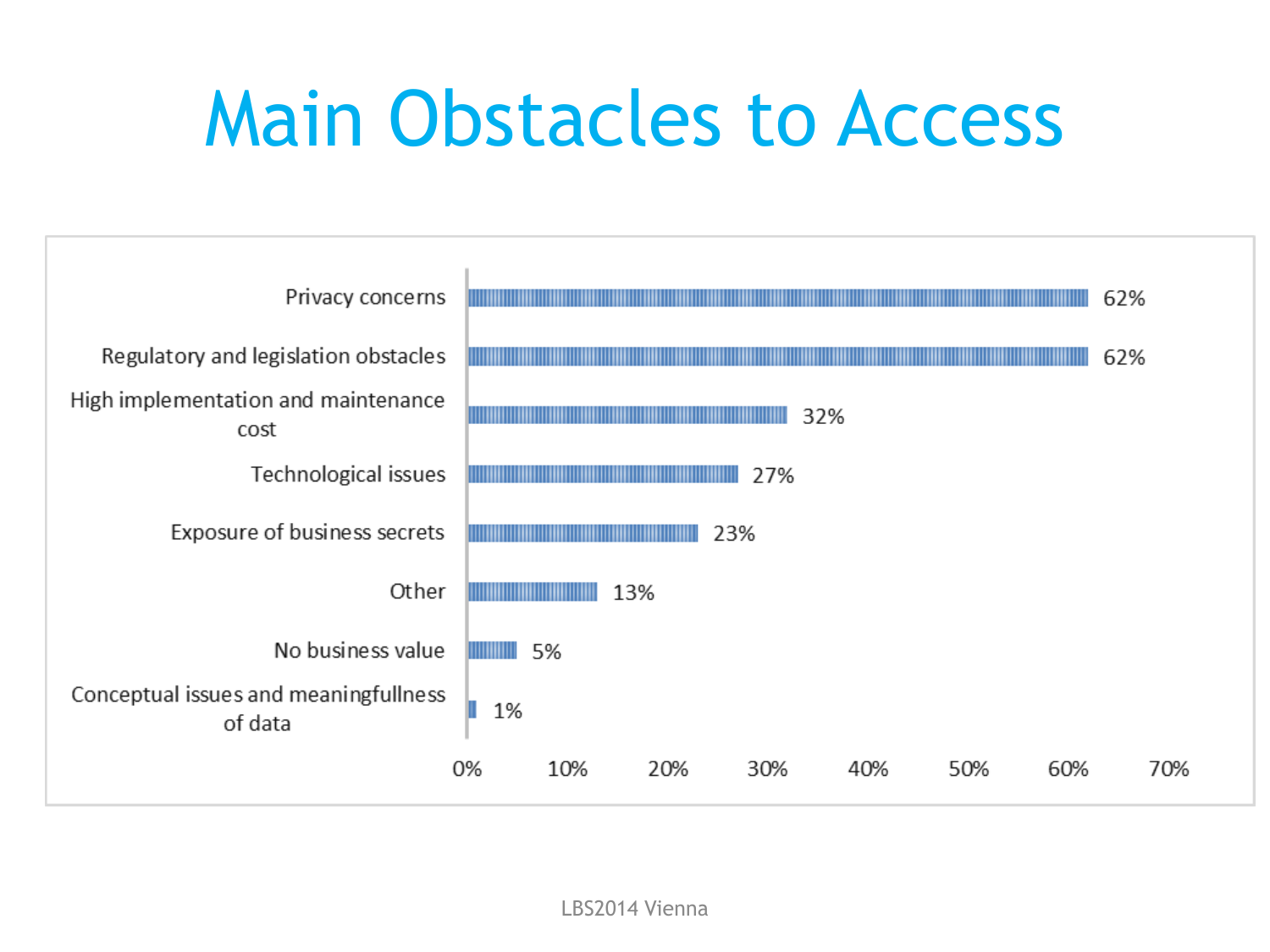#### Regulations -The main 'barrier' for  $\bullet$ accessing the data

- Data Protection Directive (Directive 1995/46/EC and its successor, the General Data Protection Regulation)
- Electronic Privacy Directive (Directive 2002/58/EC)
- Data Retention Directive (Directive 2006/24/EC)
- Regulation on European statistics (Reg. 223/2009/EC) and Regulation concerning European statistics on tourism (Reg. 692/2011/EU)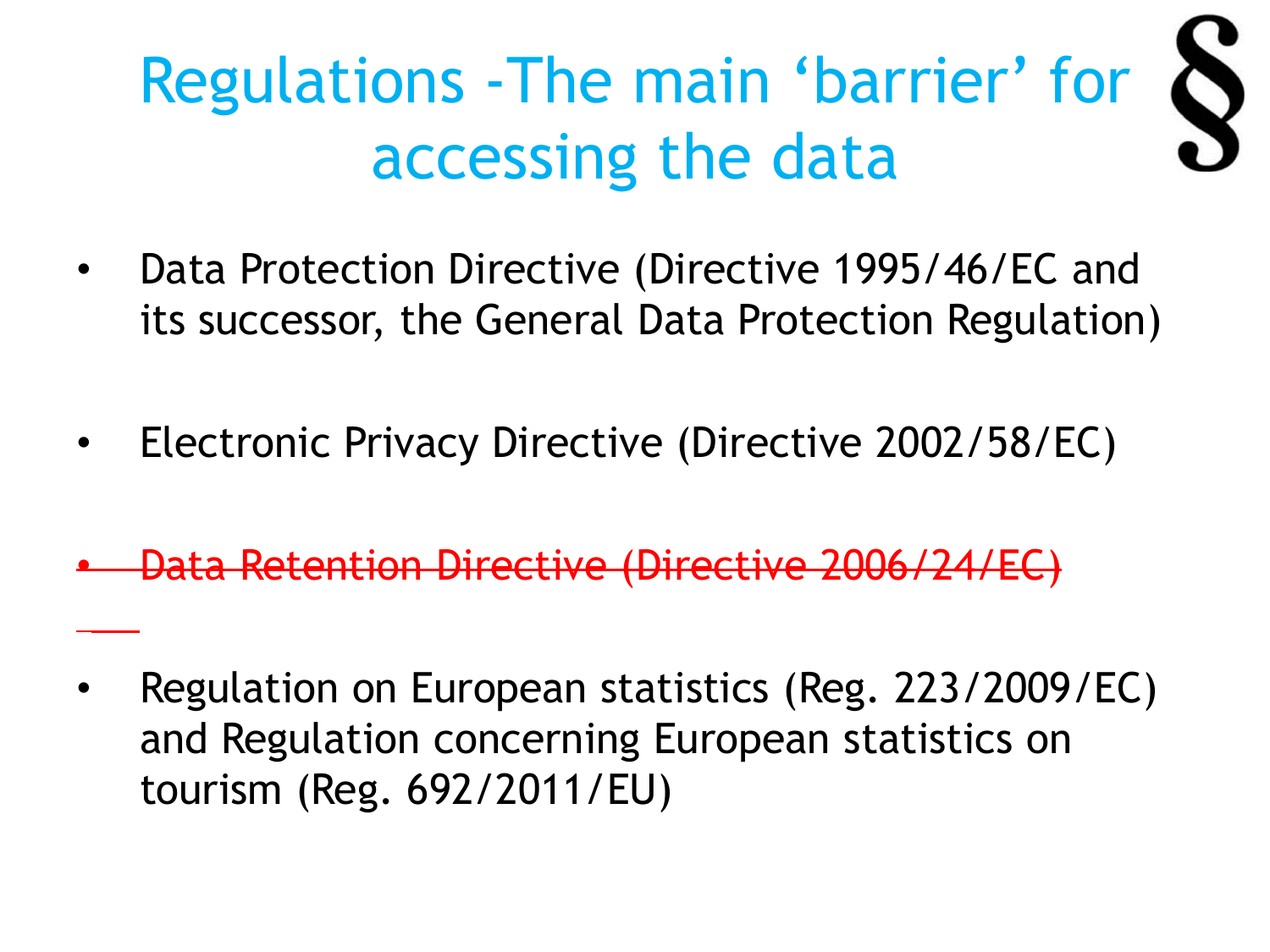

# Methodology

#### DATA EXTRACTION FRAME FORMATION Formatting and data Extraction of raw Additional attributes Trip identification event data preparation (socio-demographic) Extraction of Removing non-Usual residency & Geographical geographical reference representative data usual environment referencing & black-list data (cell\_id) identification Defining & removal of non-tourism activities DATA COMPILATION Time and space segmentation Defining statistical indicators MNO-specific aggregated data **ESTIMATION** MNO-specific aggregated & estimation data COMBINING**DATA RECEIVER** Combining data from **Result Data** several MNOs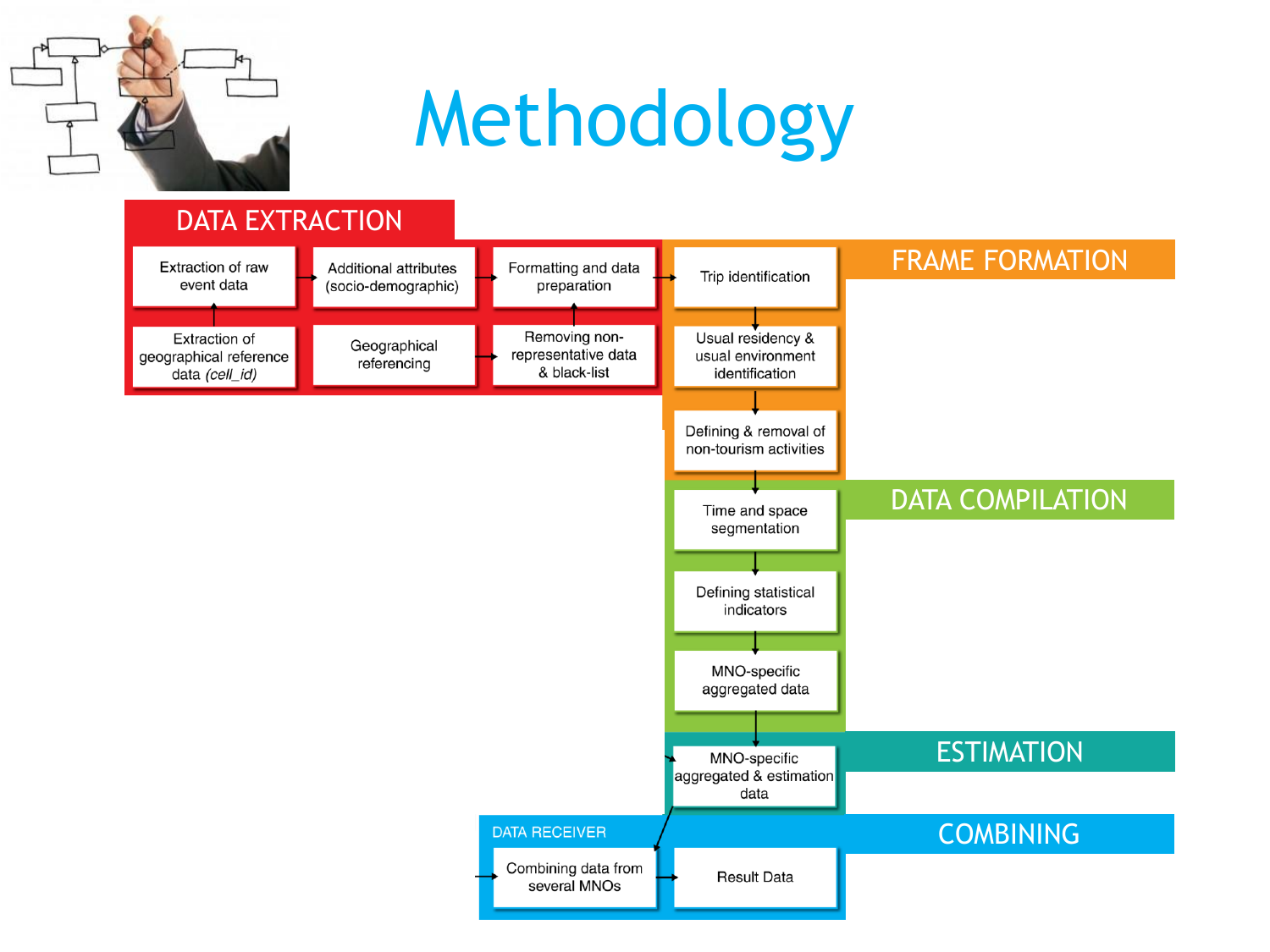# Limitations of the data source

Mostly unknown purpose of the trip

#### No expenditure information

#### Mostly unknown means of transportation



Usually no socio-demographic breakdown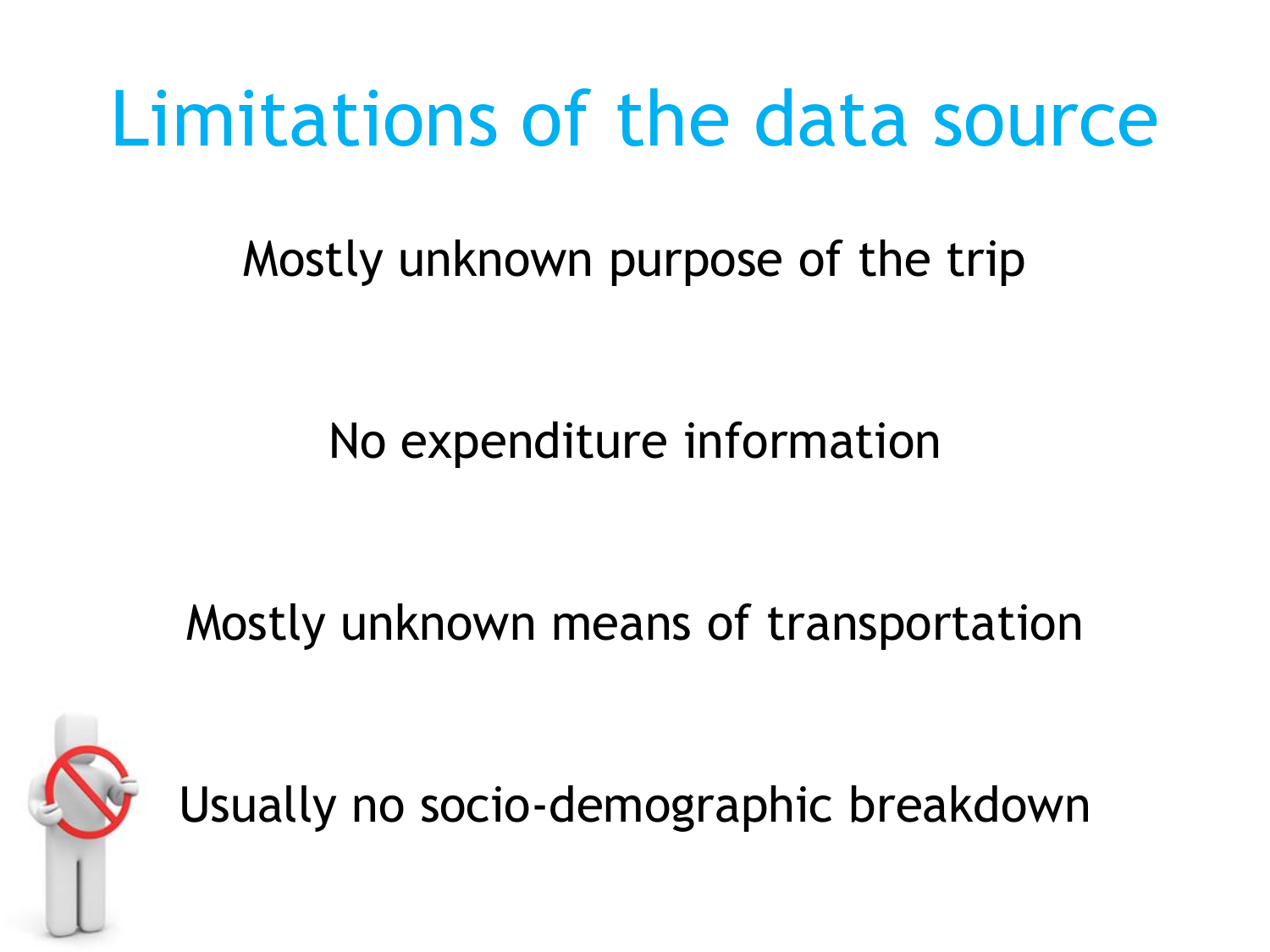# **Quality**



Validity - How well does mobile positioning represent real-world facts? - Looking at the official definitions

Accuracy - Over- and under-coverage as penetration and use of phones, cost of calls…

- Cross-border radio coverage…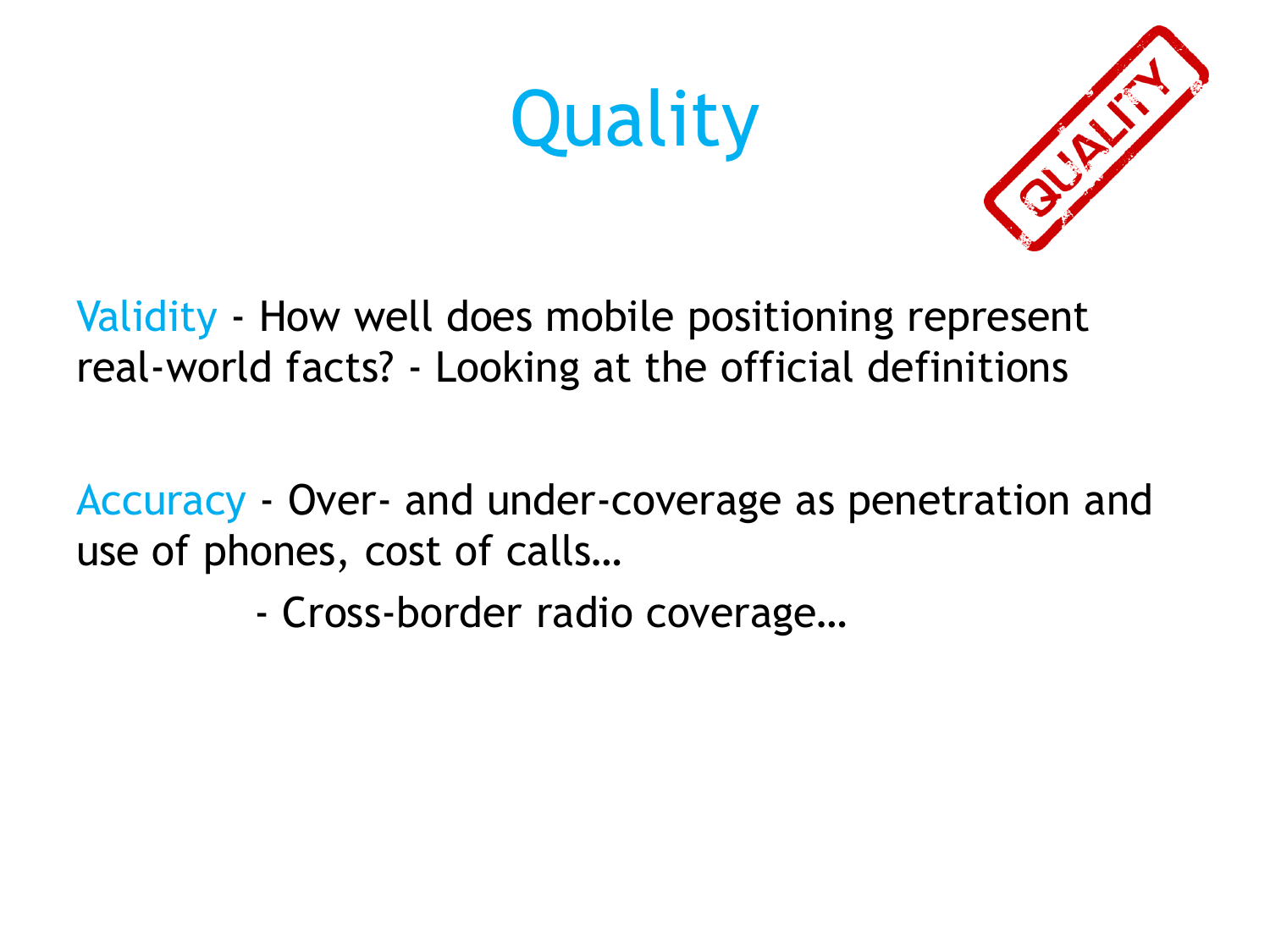## Conclusion:

- At present, mobile positioning data **cannot replace all traditional sources of tourism statistics.**
- Mobile data is **mportant source for quantitative measuring** tourism in regions with open borders (=EU)
- **Timeliness of data** automatic, digital data collection is source for new statistical products as monitoring systems, geomarketing…
- **Eurostat started to work to get access to mobile phone based tourism statistcs.**